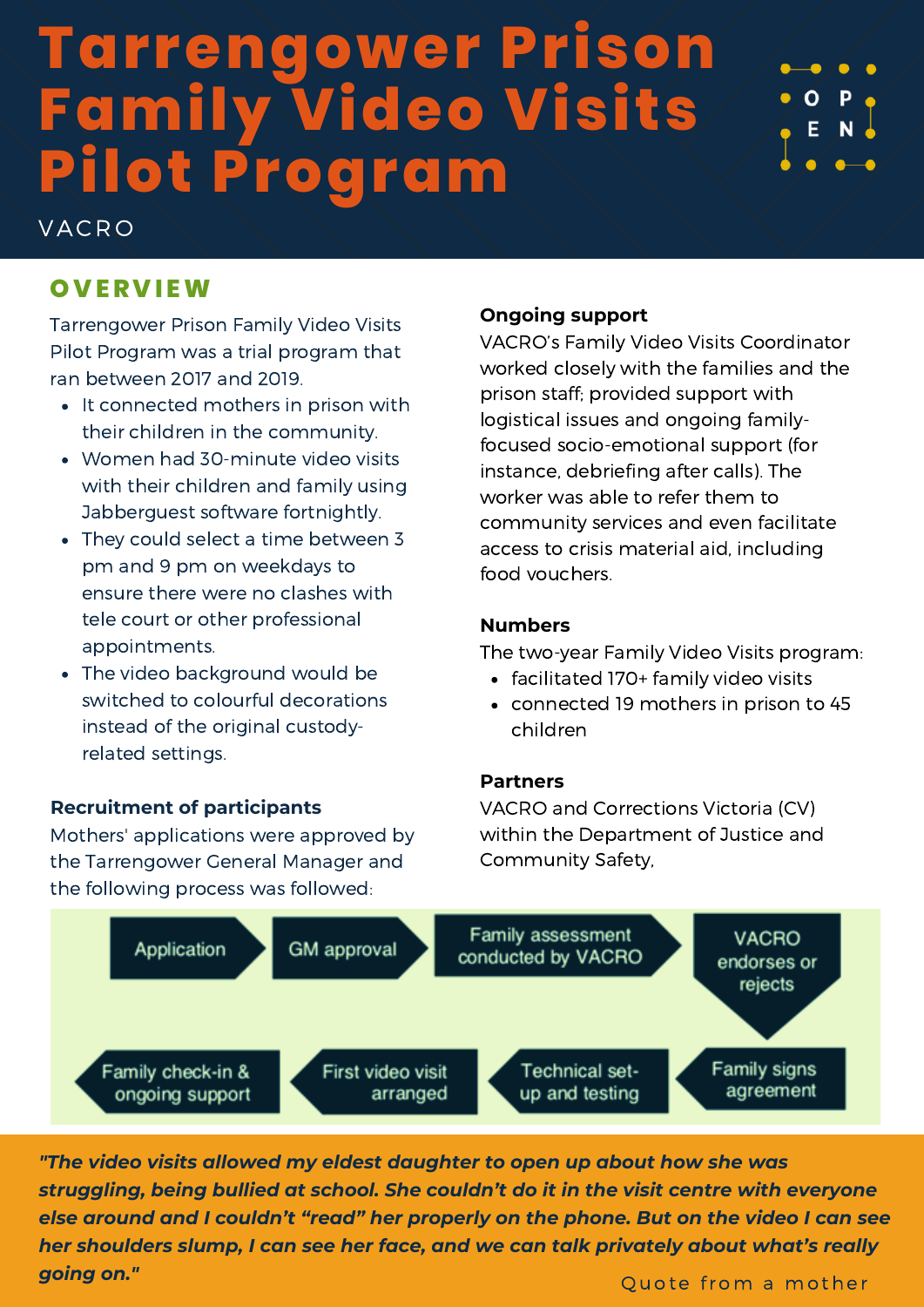*"He cannot wait to see his mum! Thank you, truly, for making it possible for him to see his mum, it has helped him a lot."*

Quote from a family member

## **T H E CHAL L ENGE**

Most of the mothers in prison and their families face challenges maintaining strong family relationships and meeting individuals' emotional and psychological needs. Prison visits provide an opportunity for connection, but the environment can be difficult and the prison location far from families. The Family Video Visits Pilot Program addressed the environmental barriers that prevented family members from visiting prisons, including issues such as the geographic distance, financial strain, and inflexible visit times. The program enabled a kind of connection that telephone calls and contact visits at the prison could not provide. It provided the chance for mothers in prison to see and to be integrated into their children's everyday lives at home. Meanwhile, the children could also engage with their mothers from a safe, comfortable place at a suitable time.

## **OU TCOMES**

A 2020 program evaluation reported positive feedback from mothers in prison and family members. The mothers felt more confident in parenting and in postrelease relationships with their children, as they were more connected. The family members helped mothers rebuild relationships that had become strained due to imprisonment. The program also relieved the stress of visiting prisons, and prepared children for the parent's re-entry into the home. Such outcomes strengthened family relations and helped women self-identify as parents, which augmented Corrections Victoria's Reintegration Pathway as well.

## **More specifically, the evaluation found that:**

- 100% of mothers in prison reported that they and their children felt happier and more connected following participation in the program.
- 75% of women reported they felt more confident in their parenting after their release.
- 75% of family carers also agreed that video visits had improved children's behaviours at home and increased their confidence.



**"Thi s i s different to a phone call - I can see thei r fac ial expres s ion, body lan g ua g e, and bet ter under s tand how they ' re copin g . "**

**Q uote f rom a mother**